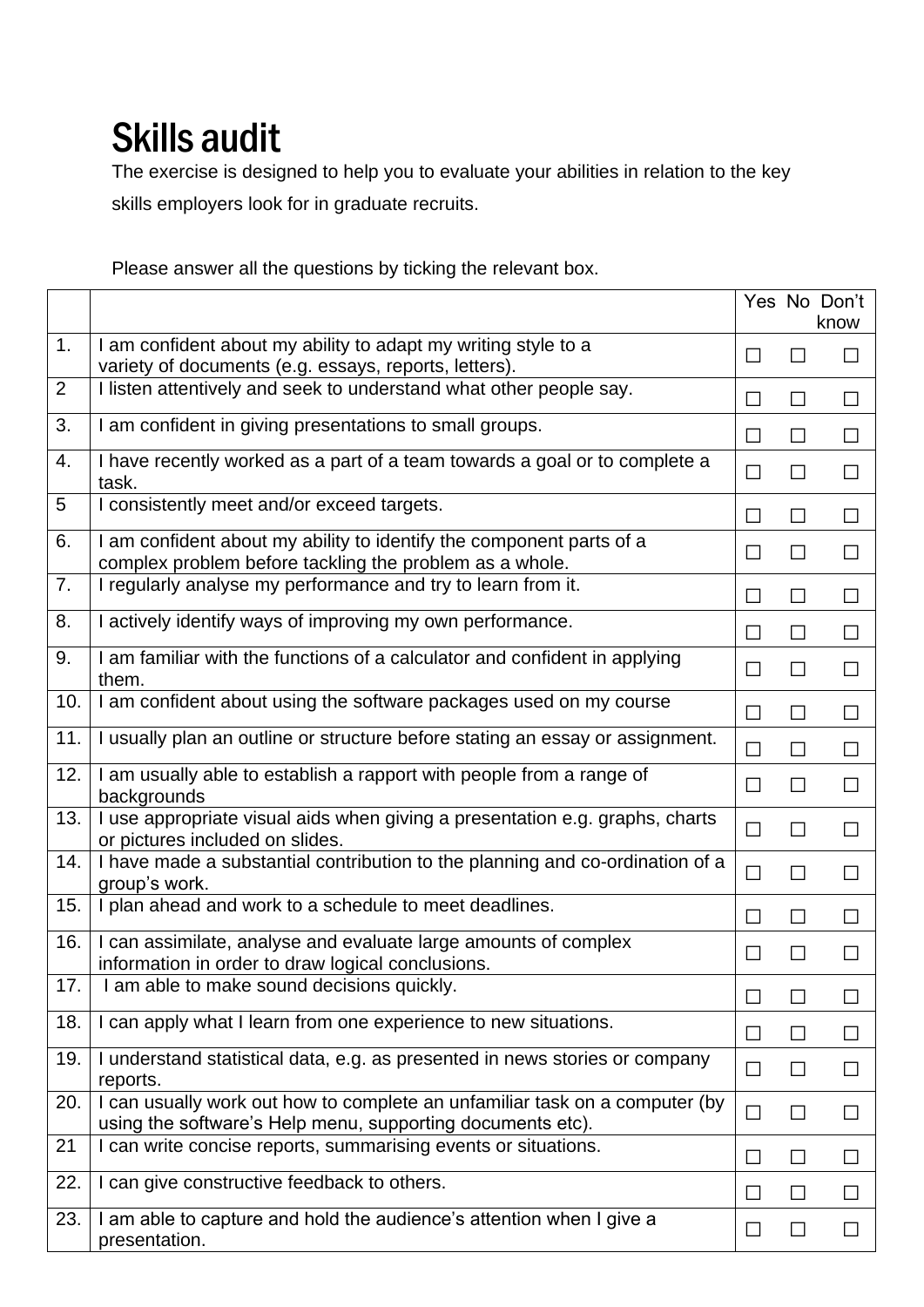| 24. | I understand how other people's ideas and opinions can enhance the<br>outcome of a team activity.                                                              | $\Box$ | $\overline{\phantom{a}}$    |               |
|-----|----------------------------------------------------------------------------------------------------------------------------------------------------------------|--------|-----------------------------|---------------|
| 25. | I prioritise my workload.                                                                                                                                      | $\Box$ | $\perp$                     | $\perp$       |
| 26  | I try new ways of approaching problems such as brainstorming or mind-<br>mapping.                                                                              | $\Box$ | $\Box$                      | П             |
| 27. | I set myself challenging yet achievable goals and targets.                                                                                                     | $\Box$ | $\Box$                      | $\Box$        |
| 28. | I respond readily when situations and priorities change.                                                                                                       | $\Box$ | $\Box$                      | $\Box$        |
| 29. | I can interpret numerical data presented in a graphical form (e.g. pie charts,<br>histograms, etc).                                                            | $\Box$ | $\Box$                      | $\Box$        |
| 30. | I word process most of my submitted essays/assignments.                                                                                                        | $\Box$ | $\Box$                      | $\Box$        |
| 31. | I adapt my writing style according to the needs of the people who will read it.                                                                                | $\Box$ | $\Box$                      | $\Box$        |
| 32. | I can explain a point of view verbally, in a way that others find easy to<br>understand.                                                                       | $\Box$ | $\Box$                      | $\Box$        |
| 33. | I know how to use the space and resources available to make my<br>presentations more effective, e.g. by changing seating arrangements,<br>lighting levels etc. | $\Box$ | $\Box$                      | $\mathsf{L}$  |
| 34. | I recognise and respect the values and attitudes of other team members.                                                                                        | $\Box$ | $\Box$                      | $\Box$        |
| 35. | I have been responsible for organising activities involving other people.                                                                                      | $\Box$ | □                           | $\Box$        |
| 36  | I am able to apply theoretical knowledge to practical situations.                                                                                              | $\Box$ | $\Box$                      | $\Box$        |
| 37. | I pursue activities outside my degree course in order to enhance my<br>personal development.                                                                   | $\Box$ | $\Box$                      | $\Box$        |
| 38. | I tend to initiate change before circumstances absolutely demand it.                                                                                           | $\Box$ | $\Box$                      | $\Box$        |
| 39. | I usually have a good idea of how much my grocery bill will be before I<br>reach the checkout.                                                                 | $\Box$ | $\Box$                      | П             |
| 40. | I regularly use e-mail                                                                                                                                         | $\Box$ | $\Box$                      | $\mathsf{I}$  |
| 41. | I always check my written documents carefully for grammar and spelling<br>mistakes.                                                                            | $\Box$ | $\Box$                      | $\Box$        |
| 42. | I can negotiate with a group of people to reach a mutually agreeable<br>decision about an important issue.                                                     | $\Box$ | $\Box$                      | $\Box$        |
| 43. | I can adapt my presentations to suit a variety of audiences.                                                                                                   | $\Box$ | $\Box$                      | $\mathcal{L}$ |
| 44. | I have recent experience of motivating, directing and leading others.                                                                                          | $\Box$ | $\Box$                      | $\Box$        |
| 45. | I can handle a range of activities simultaneously in order to meet deadlines.                                                                                  | $\Box$ | $\mathcal{L}_{\mathcal{A}}$ | $\Box$        |
| 46. | I actively assess the consequences of different courses of action.                                                                                             | $\Box$ | $\Box$                      | $\Box$        |
| 47. | I normally perform to a standard beyond that of which is demanded of me.                                                                                       | □      | □                           | $\Box$        |
| 48. | I can work effectively under pressure and find ways to manage stress.                                                                                          | $\Box$ | $\Box$                      | $\Box$        |
| 49. | I can work out how much something will cost if I am offered a discount as a<br>percentage.                                                                     | $\Box$ | $\Box$                      | $\Box$        |
| 50. | I regularly use IT (e.g. new software packages, online resources, social<br>media and databases) to help me research study topics.                             | $\Box$ | $\Box$                      | $\Box$        |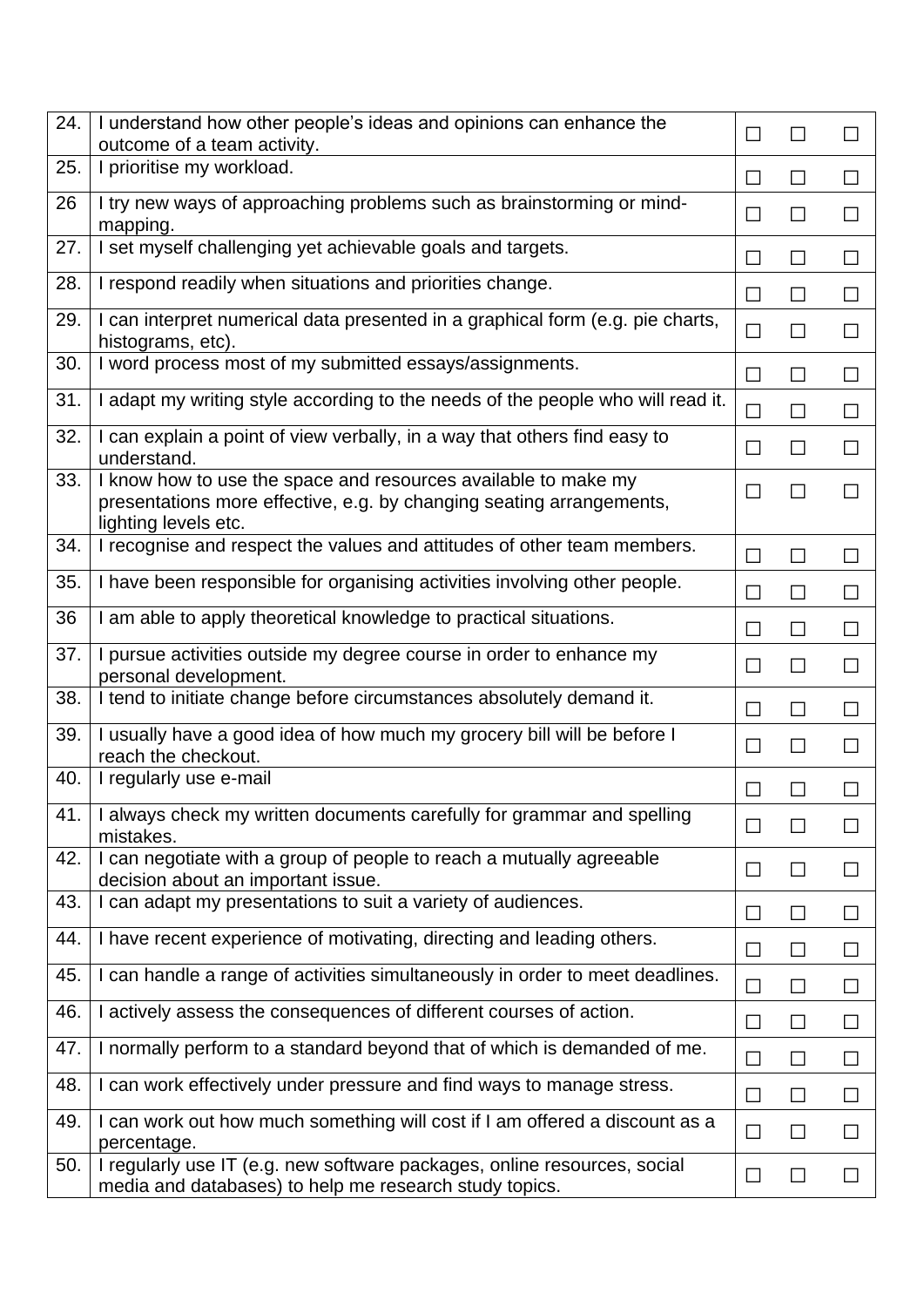## **Scoring your audit**

Having completed the Skills Audit Questionnaire you should now analyse the results using the table.

Each question answered relates to one of the identified key skills – count the number of YES ticks to calculate your score for each skill

| <b>KEY SKILL</b>             | <b>QUESTIONS</b> |     |         |             |     |
|------------------------------|------------------|-----|---------|-------------|-----|
| <b>SCORE</b>                 |                  |     |         |             |     |
| <b>Written Communication</b> | 1.               |     |         | 11. 21. 31. | 41. |
| /5                           |                  |     |         |             |     |
| Interpersonal communication  | 2.               |     | 12. 22. | 32.         | 42. |
| /5                           |                  |     |         |             |     |
| Oral presentation            | 3.               | 13. | 23.     | 33.         | 43. |
| /5                           |                  |     |         |             |     |
| <b>Teamwork</b>              | 4.               |     | 14. 24. | 34.         | 44. |
| /5                           |                  |     |         |             |     |
| Planning & organising        | 5.               | 15. | 25.     | 35.         | 45. |
| /5                           |                  |     |         |             |     |
| Problem solving              | 6.               |     | 16. 26. | 36.         | 46. |
| /5                           |                  |     |         |             |     |
| Initiative                   | 7.               | 17. | 27.     | 37.         | 47. |
| /5                           |                  |     |         |             |     |
| Adaptability                 | 8.               | 18. | 28.     | 38.         | 48. |
| /5                           |                  |     |         |             |     |
| Numeracy                     | 9.               | 19. | 29.     | 39.         | 49. |
| /5                           |                  |     |         |             |     |
| Computer literacy            | 10.              | 20. | 30.     | 40.         | 50. |
| /5                           |                  |     |         |             |     |

By looking at the table you can see where your strengths lie, along with areas for development. In addition, if you answered NO to any of the questions, you have simply highlighted for yourself a specific area for improvement. If you have some DON'T KNOWS, you might like to discuss them with a careers adviser, tutor or friend.